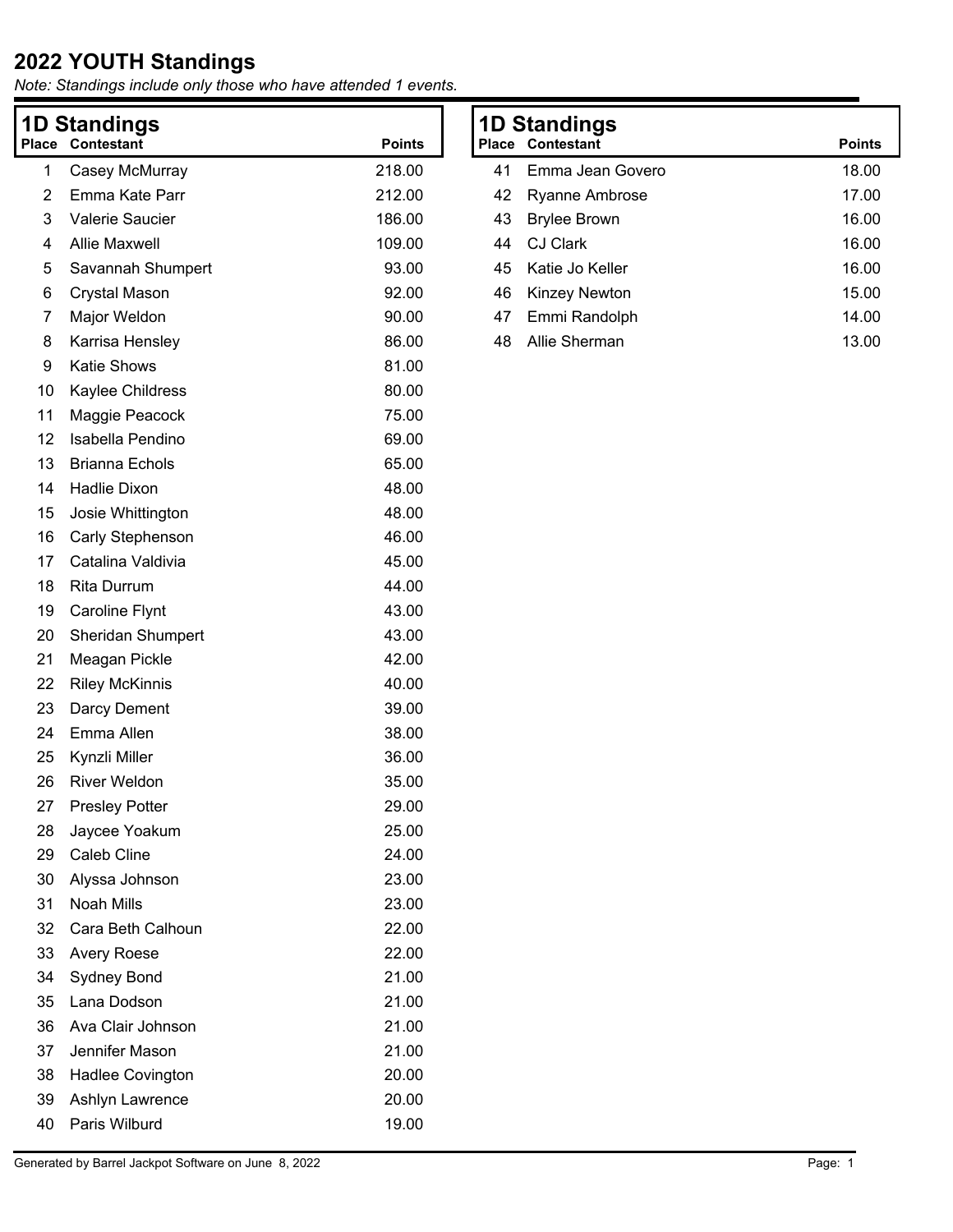| 2D Standings                                |                          |        | <b>2D Standings</b>     |                             |       |
|---------------------------------------------|--------------------------|--------|-------------------------|-----------------------------|-------|
| <b>Contestant</b><br><b>Points</b><br>Place |                          |        | <b>Place Contestant</b> | <b>Points</b>               |       |
| 1                                           | Valerie Saucier          | 201.00 | 41                      | Kaylee Childress            | 25.00 |
| 2                                           | Mary Vivian Ivey         | 133.00 | 42                      | Marley McCarty              | 25.00 |
| 3                                           | Casey McMurray           | 129.00 | 43                      | Maggie Peacock              | 25.00 |
| 4                                           | Emma Jean Govero         | 128.00 | 44                      | <b>Clancy Boles</b>         | 24.00 |
| 5                                           | <b>River Weldon</b>      | 94.00  | 45                      | <b>Trinity Pickett</b>      | 24.00 |
| 6                                           | Kinzey Newton            | 92.00  | 46                      | <b>Madeline Castleberry</b> | 23.00 |
| 7                                           | Mary Margaret Countess   | 82.00  | 47                      | Loni Hart                   | 23.00 |
| 8                                           | Clay Akin                | 77.00  | 48                      | Ashlyn Lawrence             | 23.00 |
| 9                                           | Laurel Hetterick         | 74.00  | 49                      | Laura Mae Bari              | 22.00 |
| 10                                          | <b>Katie Shows</b>       | 71.00  | 50                      | <b>Haley Emerson</b>        | 22.00 |
| 11                                          | Mallie Gordon            | 67.00  | 51                      | <b>Bailey Jones</b>         | 22.00 |
| 12                                          | Karrisa Hensley          | 65.00  | 52                      | Jadi Jones                  | 22.00 |
| 13                                          | Morgan Pogue             | 65.00  | 53                      | Isabella Pendino            | 22.00 |
| 14                                          | Major Weldon             | 61.00  | 54                      | Ava Clair Johnson           | 21.00 |
| 15                                          | Emma Allen               | 58.00  | 55                      | <b>Kennedy Pickett</b>      | 21.00 |
| 16                                          | Sierra Baker             | 49.00  | 56                      | Dannah Buhrmester           | 20.00 |
| 17                                          | Reese Weir               | 49.00  | 57                      | Abby Jackson                | 20.00 |
| 18                                          | Allie Sherman            | 48.00  | 58                      | <b>Jacie Stiles</b>         | 20.00 |
| 19                                          | <b>Elizabeth Akins</b>   | 47.00  | 59                      | <b>Allie Maxwell</b>        | 19.00 |
| 20                                          | Meagan Pickle            | 46.00  | 60                      | <b>Ruby Pullen</b>          | 19.00 |
| 21                                          | Kymree Ferguson          | 45.00  | 61                      | <b>Rylee Williams</b>       | 19.00 |
| 22                                          | <b>Sheridan Shumpert</b> | 45.00  | 62                      | <b>Brianna Pollard</b>      | 18.00 |
| 23                                          | <b>Ryanne Ambrose</b>    | 43.00  | 63                      | Emmi Randolph               | 18.00 |
| 24                                          | Katie Jo Keller          | 43.00  | 64                      | Hadlee Covington            | 17.00 |
| 25                                          | <b>Blakely Burgess</b>   | 41.00  | 65                      | Kynzli Miller               | 17.00 |
| 26                                          | Gracie Kachuriak         | 40.00  | 66                      | Maelee Crum                 | 16.00 |
| 27                                          | <b>Riley McKinnis</b>    | 40.00  | 67                      | Andi Palmer                 | 16.00 |
| 28                                          | Paris Wilburd            | 40.00  | 68                      | Jule Zickus                 | 16.00 |
| 29                                          | <b>Brylee Brown</b>      | 39.00  | 69                      | <b>Alleigh Butler</b>       | 15.00 |
| 30                                          | Savannah Shumpert        | 39.00  | 70                      | Anne Camp Byrum             | 15.00 |
| 31                                          | Ella Southern            | 38.00  | 71                      | Jaylyn Geddie               | 15.00 |
| 32                                          | <b>Crystal Mason</b>     | 37.00  | 72                      | Cara Beth Calhoun           | 14.00 |
| 33                                          | Jake Ramsey              | 37.00  | 73                      | <b>Callee Fincher</b>       | 14.00 |
| 34                                          | Kinlee Childress         | 35.00  | 74                      | Alea Munoz                  | 14.00 |
| 35                                          | Jennifer Mason           | 35.00  | 75                      | Kyleigh Pridy               | 13.00 |
| 36                                          | <b>Allison Sneed</b>     | 35.00  | 76                      | <b>Blaise Thomas</b>        | 13.00 |
| 37                                          | Presley Whittaker        | 32.00  | 77                      | Mary Kathryn Byrum          | 12.00 |
| 38                                          | <b>Harper Nuckles</b>    | 29.00  | 78                      | <b>Abigail Swims</b>        | 12.00 |
| 39                                          | Annajane Lovern          | 28.00  | 79                      | Cin'Kyra Mosley             | 10.00 |
| 40                                          | Emma Kate Parr           | 27.00  | 80                      | Alyson Faulkner             | 9.00  |
|                                             |                          |        |                         |                             |       |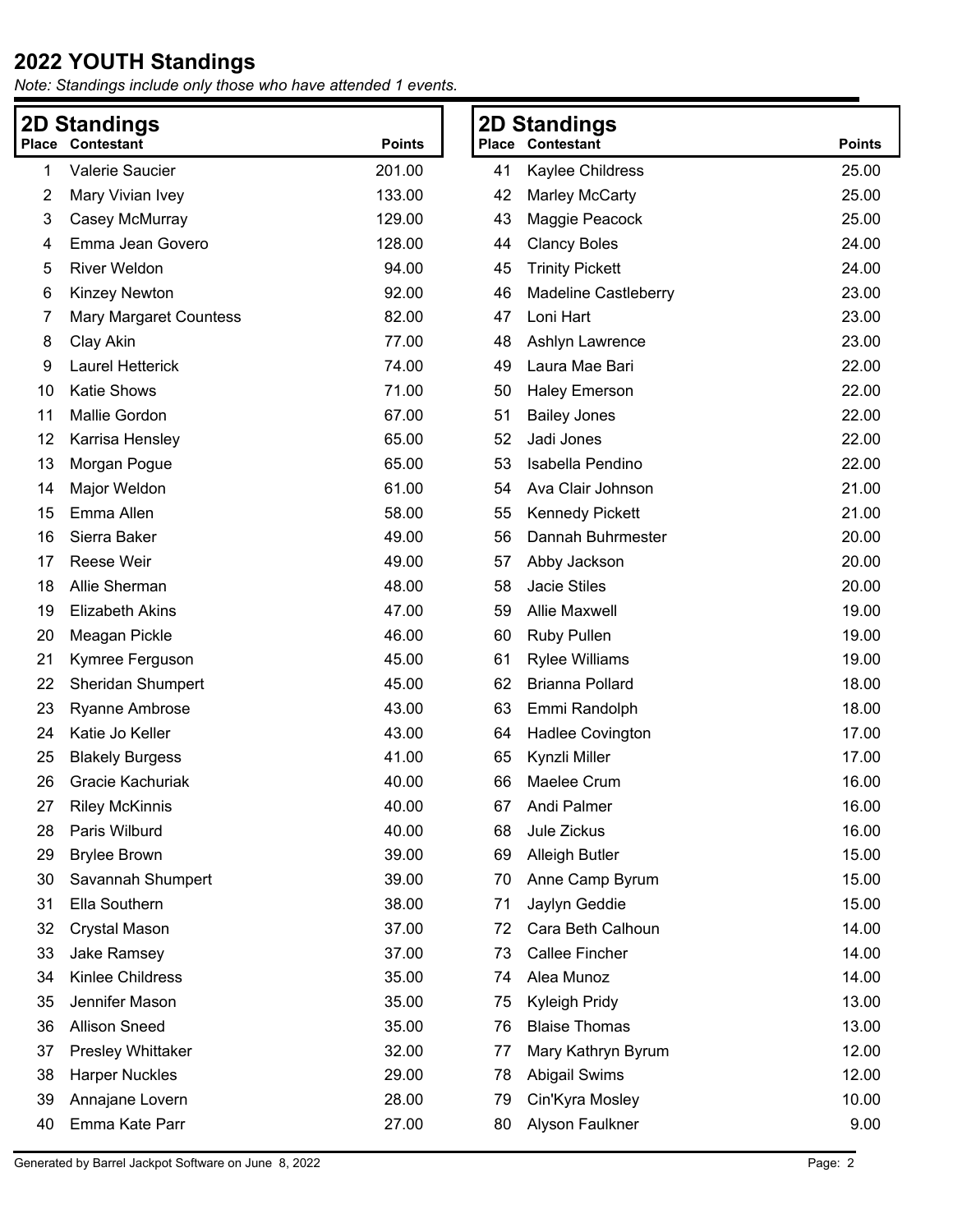| <b>2D Standings</b><br><b>Place Contestant</b> | <b>Points</b> |
|------------------------------------------------|---------------|
| 81 CJ Clark                                    | 8 OO          |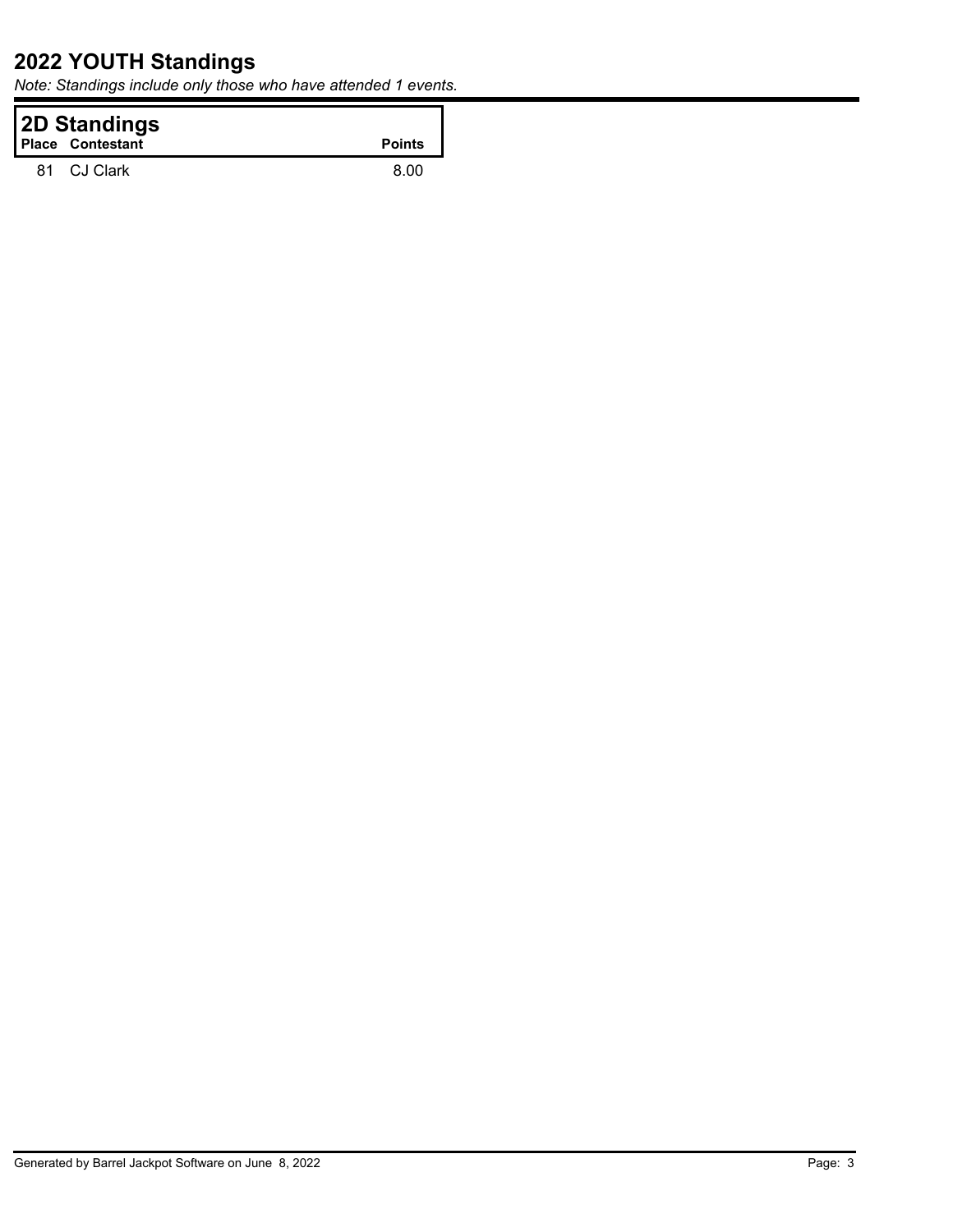| <b>3D Standings</b> |                             |               | <b>3D Standings</b> |                         |               |
|---------------------|-----------------------------|---------------|---------------------|-------------------------|---------------|
|                     | <b>Place Contestant</b>     | <b>Points</b> |                     | <b>Place Contestant</b> | <b>Points</b> |
| 1                   | Mallie Gordon               | 166.00        | 41                  | Alyssa Johnson          | 30.00         |
| 2                   | Mary Vivian Ivey            | 134.00        | 42                  | Kyleigh Veazey          | 30.00         |
| 3                   | Sage Scarato                | 126.00        | 43                  | <b>Haley Clifton</b>    | 29.00         |
| 4                   | <b>Summer Pollard</b>       | 115.00        | 44                  | Olivia Osborne          | 29.00         |
| 5                   | <b>River Weldon</b>         | 113.00        | 45                  | Jill Loftin             | 28.00         |
| 6                   | <b>Ryanne Ambrose</b>       | 103.00        | 46                  | <b>Taylor Marcum</b>    | 27.00         |
| 7                   | <b>Blaise Thomas</b>        | 100.00        | 47                  | Anne Camp Byrum         | 25.00         |
| 8                   | <b>Emily Leister</b>        | 84.00         | 48                  | <b>Skyler Cain</b>      | 25.00         |
| 9                   | Logan Avery                 | 79.00         | 49                  | Jennifer Mason          | 25.00         |
| 10                  | <b>Hailey Simpson</b>       | 79.00         | 50                  | Andi Palmer             | 25.00         |
| 11                  | Alyson Faulkner             | 77.00         | 51                  | <b>Marleigh Ralls</b>   | 25.00         |
| 12                  | Valerie Saucier             | 74.00         | 52                  | <b>Reese Weir</b>       | 25.00         |
| 13                  | Hallie Brown                | 71.00         | 53                  | Alea Munoz              | 24.00         |
| 14                  | <b>Addison Davis</b>        | 65.00         | 54                  | Isabella Pendino        | 24.00         |
| 15                  | Major Weldon                | 56.00         | 55                  | Sydni Senior            | 24.00         |
| 16                  | Emma Jean Govero            | 54.00         | 56                  | Chism Goodrich          | 23.00         |
| 17                  | Laurel Hetterick            | 53.00         | 57                  | Hayden Elliott          | 22.00         |
| 18                  | Emma Kate Parr              | 53.00         | 58                  | <b>Kennedy Pickett</b>  | 22.00         |
| 19                  | <b>Allison Sneed</b>        | 51.00         | 59                  | Alayna Yarbrough        | 22.00         |
| 20                  | <b>Blakely Burgess</b>      | 50.00         | 60                  | Bergan Yazzie           | 22.00         |
| 21                  | Casey McMurray              | 50.00         | 61                  | Abby Jackson            | 21.00         |
| 22                  | <b>Ruby Pullen</b>          | 49.00         | 62                  | Zaylee Johnson          | 21.00         |
| 23                  | Jake Ramsey                 | 48.00         | 63                  | Kashley Oglesby         | 21.00         |
| 24                  | <b>Mattie Gaines Weaver</b> | 47.00         | 64                  | Maggie Peacock          | 21.00         |
| 25                  | <b>Gracie Harris</b>        | 44.00         | 65                  | Lexie Tweddell          | 21.00         |
| 26                  | <b>Callee Fincher</b>       | 43.00         | 66                  | <b>Alleigh Butler</b>   | 20.00         |
| 27                  | Bella McCracken             | 43.00         | 67                  | Danielle Duncan         | 20.00         |
| 28                  | <b>Brianna Pollard</b>      | 42.00         | 68                  | Jaylyn Geddie           | 20.00         |
| 29                  | Maelee Crum                 | 41.00         | 69                  | <b>Brylee Brown</b>     | 19.00         |
| 30                  | <b>Kinley Lowry</b>         | 40.00         | 70                  | <b>Marley McCarty</b>   | 19.00         |
| 31                  | <b>Harper Nuckles</b>       | 40.00         | 71                  | <b>Trinity Pickett</b>  | 19.00         |
| 32                  | Kennedy Stephenson          | 40.00         | 72                  | Ella Southern           | 19.00         |
| 33                  | Laura Mae Bari              | 39.00         | 73                  | Paris Wilburd           | 18.00         |
| 34                  | Maddie Alexander            | 37.00         | 74                  | <b>Brax Nuckles</b>     | 17.00         |
| 35                  | Cash Thomas                 | 34.00         | 75                  | Morgan Pogue            | 17.00         |
| 36                  | Emma Trisler                | 34.00         | 76                  | Clay Akin               | 16.00         |
| 37                  | <b>Bailey Couch</b>         | 33.00         | 77                  | Cara Beth Calhoun       | 16.00         |
| 38                  | Karrisa Hensley             | 33.00         | 78                  | Kinzey Newton           | 16.00         |
| 39                  | <b>Riley McKinnis</b>       | 33.00         | 79                  | <b>Emily Riley</b>      | 16.00         |
| 40                  | Allie Sherman               | 31.00         | 80                  | Anna Brister            | 15.00         |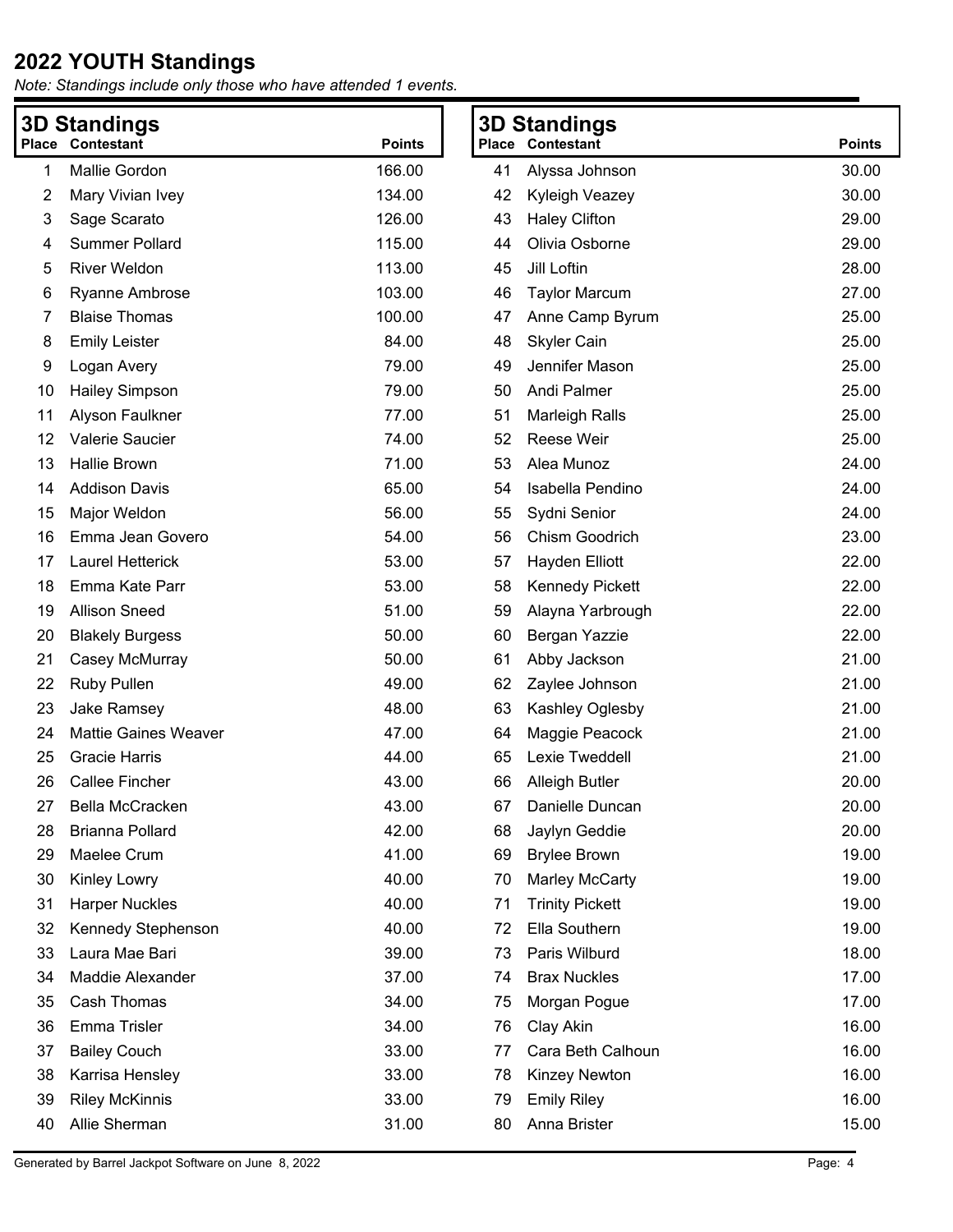| Place | <b>3D Standings</b><br><b>Contestant</b> | <b>Points</b> |
|-------|------------------------------------------|---------------|
| 81    | <b>Laityn Charles</b>                    | 15.00         |
| 82    | <b>Bailey Jones</b>                      | 15.00         |
| 83    | Emma Ridley                              | 14.00         |
| 84    | <b>Jacie Stiles</b>                      | 14.00         |
| 85    | Ellie Ambrose                            | 13.00         |
| 86    | <b>Miley Barron</b>                      | 13.00         |
| 87    | Kayleigh Irby                            | 13.00         |
| 88    | <b>Mason Ralls</b>                       | 13.00         |
| 89    | Mary Claire Allman                       | 12.00         |
| 90    | Brianna Graham                           | 12.00         |
| 91    | Rileigh Kate Johnson                     | 11.00         |
| 92    | Sarah Pittman                            | 11.00         |
| 93    | <b>Katie Shows</b>                       | 11.00         |
| 94    | <b>Brooke Stege</b>                      | 11.00         |
| 95    | Molly Beth Anglin                        | 10.00         |
| 96    | <b>Allie Morris</b>                      | 10.00         |
| 97    | <b>Aiden Stamps</b>                      | 10.00         |
| 98    | Ava Thompson                             | 10.00         |
| 99    | Lena Kate Fulgham                        | 9.00          |
| 100   | Susannah Southern                        | 8.00          |
| 101   | Reygan Alsup                             | 7.00          |
| 102   | Leilani Faulkner                         | 7.00          |
| 103   | Maggie Hill                              | 7.00          |
| 104   | <b>Claira Morris</b>                     | 7.00          |
| 105   | <b>Chelsea Carruthers</b>                | 6.00          |
| 106   | <b>Skylar Glass</b>                      | 6.00          |
| 107.  | Faith Graham                             | 6.00          |
| 108   | <b>Riley Armes</b>                       | 5.00          |
| 109   | <b>Allison Brooks</b>                    | 5.00          |
| 110   | Faith Irby                               | 5.00          |
| 111   | <b>Brady Kissell</b>                     | 5.00          |
| 112   | Mackenzie Lankford                       | 5.00          |
| 113   | Cin'Kyra Mosley                          | 5.00          |